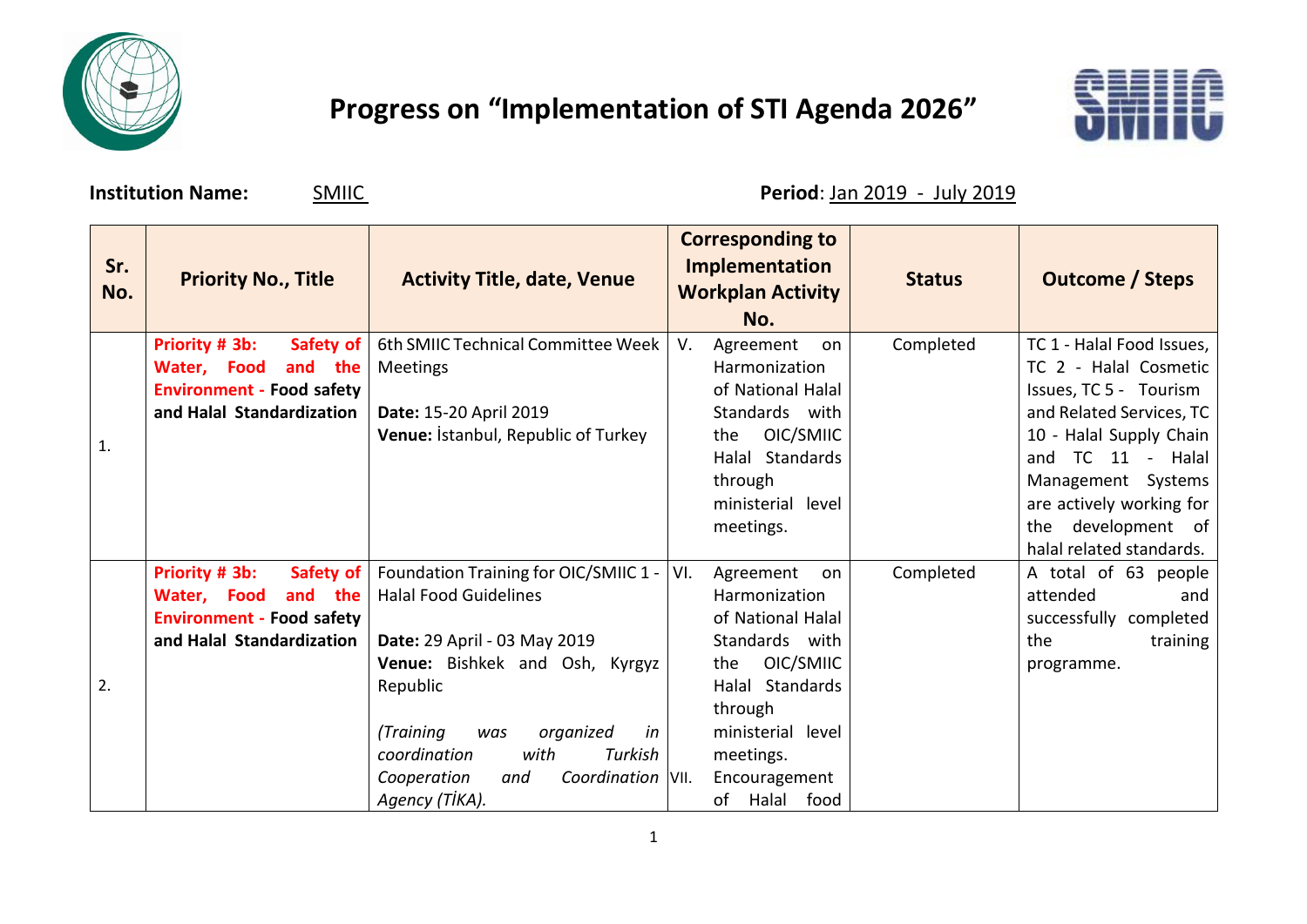| Sr.<br>No. | <b>Priority No., Title</b>                                                                                                       | <b>Activity Title, date, Venue</b>                                                                                                                                                                                                                                                                                                                                                                                                                                                                                                                                                                                 | <b>Corresponding to</b><br>Implementation<br><b>Workplan Activity</b><br>No.                                                                                         | <b>Status</b> | <b>Outcome / Steps</b>                                                                                                                                                                                                                                                                                                                                                                                                             |
|------------|----------------------------------------------------------------------------------------------------------------------------------|--------------------------------------------------------------------------------------------------------------------------------------------------------------------------------------------------------------------------------------------------------------------------------------------------------------------------------------------------------------------------------------------------------------------------------------------------------------------------------------------------------------------------------------------------------------------------------------------------------------------|----------------------------------------------------------------------------------------------------------------------------------------------------------------------|---------------|------------------------------------------------------------------------------------------------------------------------------------------------------------------------------------------------------------------------------------------------------------------------------------------------------------------------------------------------------------------------------------------------------------------------------------|
|            |                                                                                                                                  |                                                                                                                                                                                                                                                                                                                                                                                                                                                                                                                                                                                                                    | certifications<br>based<br>on<br>OIC/SMIIC<br>standards<br>among big food<br>processing<br>companies<br><b>on</b><br>regional<br>and<br>inters<br>regional<br>level. |               |                                                                                                                                                                                                                                                                                                                                                                                                                                    |
| 3.         | <b>Priority #3b:</b><br>Safety of<br><b>Water, Food and the</b><br><b>Environment - Food safety</b><br>and Halal Standardization | SMIIC has published the latest $ V $ .<br>editions of the OIC/SMIIC halal<br>standards upon the completion of a<br>comprehensive<br>revision<br>process<br>conducted<br><b>SMIIC</b><br>Technical<br>$\overline{\mathsf{in}}$<br>Committee 1 and SMIIC Committee<br>Conformity<br>Standards<br>for<br>on<br>Assessment (SMIIC/CCA) with the<br>participation of its members and<br>liaison organizations and following<br>editions of OIC/SMIIC halal standards<br>are now available for your use:<br>OIC/SMIIC 1: 2019, General<br>Requirements for Halal Food,<br>OIC/SMIIC<br>2:<br>2019, Conformity Assessment | Agreement<br>on<br>Harmonization<br>of National Halal<br>Standards with<br>OIC/SMIIC<br>the<br>Halal Standards<br>through<br>ministerial level<br>meetings.          | Completed     | OIC/SMIIC<br>halal<br>standards are the only<br>halal standards in the<br>world<br>ensuring<br>the<br>participation<br>and<br>contribution of various<br>OIC Member States and<br>IIFA and applying the<br>international system for<br>development<br>the<br>of<br>standards which<br>all<br>make these standards<br>unique and reliable to<br>use.<br>Technical<br><b>SMIIC</b><br>Committees operate in<br>the most professional |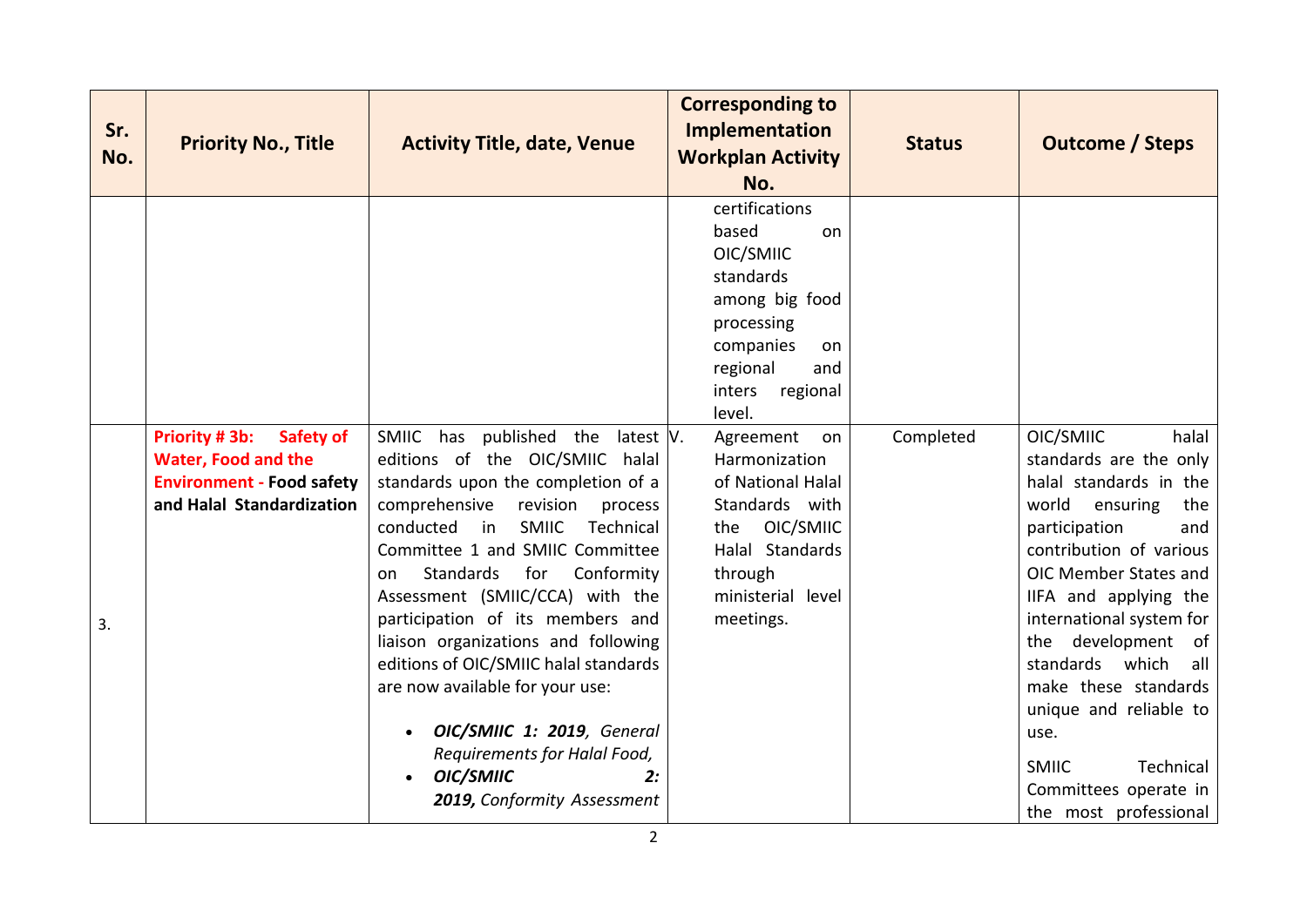|  |                                                                                                                                                                        |                                                                                                                                                                                                                                                                                                                                                  | <b>Workplan Activity</b><br>No. | <b>Status</b> | <b>Outcome / Steps</b>                                                                                                                                                                                                                                                                                                                                                                                                                                                                                           |
|--|------------------------------------------------------------------------------------------------------------------------------------------------------------------------|--------------------------------------------------------------------------------------------------------------------------------------------------------------------------------------------------------------------------------------------------------------------------------------------------------------------------------------------------|---------------------------------|---------------|------------------------------------------------------------------------------------------------------------------------------------------------------------------------------------------------------------------------------------------------------------------------------------------------------------------------------------------------------------------------------------------------------------------------------------------------------------------------------------------------------------------|
|  | OIC/SMIIC<br>$\bullet$<br>Accreditation<br><b>Cosmetics</b><br>Requirements<br><b>Standard</b><br>OIC/SMIIC 1:<br>2019<br>OIC/SMIIC 2:<br>2019<br>OIC/SMIIC 3:<br>2019 | - Requirements for Bodies<br><b>Providing Halal Certification</b><br>3:<br>2019, Conformity Assessment<br>- Requirements for Halal<br><b>Bodies</b><br><b>Accrediting Halal Conformity</b><br><b>Assessment Bodies</b><br>OIC/SMIIC 4: 2018, Halal<br>General<br>Date of<br><b>Publishing/Revision</b><br>31.07.2019<br>22.07.2019<br>22.07.2019 |                                 |               | way as in international<br>practices<br>and<br>new<br>editions which<br>have<br>been updated by taking<br>into account the latest<br>developments in the<br>industry<br>and<br>work<br>practices, bring clarity<br>and understanding to<br>their target groups that<br>have already been using<br>the standards and also<br>will be an essential<br>guide for those waiting<br>for the amendments to<br>the previous editions.<br>three<br>These<br>halal<br>standards are revised in<br>order to meet the needs |
|  | OIC/SMIIC<br>4:2018                                                                                                                                                    | 27.02.2018                                                                                                                                                                                                                                                                                                                                       |                                 |               | of its users and to solve<br>problems<br>the<br>encountered<br>in the<br>implementation during<br>the last five (5) years.                                                                                                                                                                                                                                                                                                                                                                                       |